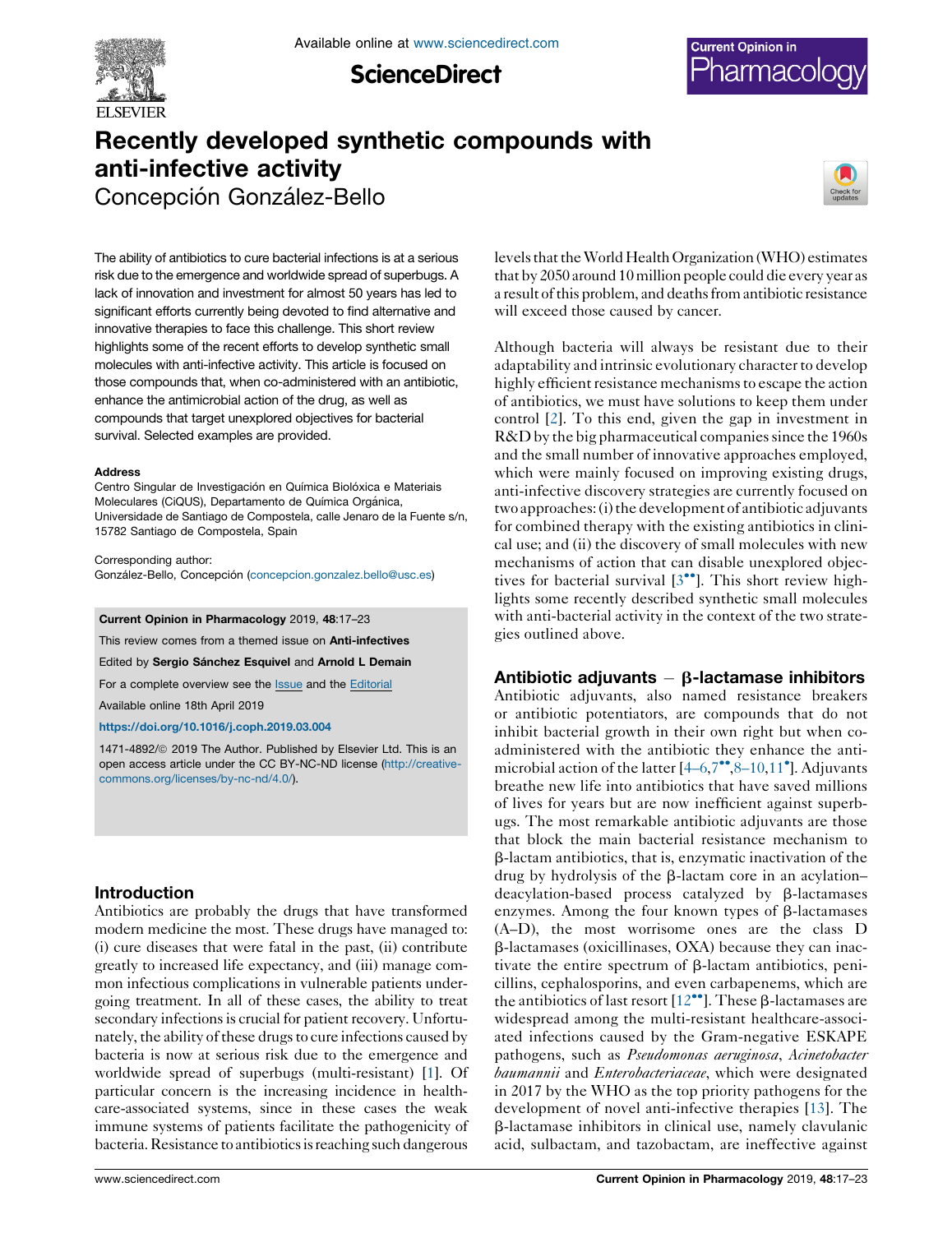<span id="page-1-0"></span>class D  $\beta$ -lactamases and much effort has, therefore, been devoted to the development of more effective chemical entities, with some examples already in clinical studies. These compounds fundamentally fall into two categories: (1) diazabicyclooctanes and (2) boronic acids (Figure 1).

### Diazabicyclooctanes (DBOs)

These are bicyclic compounds that undergo ring opening of their urea core by the catalytic serine to afford a stable carbamoyl adduct. The most representative example is avibactam, which was approved in 2014 by the FDA in combination with ceftazidime and is actually in clinical studies in combination with other antibiotics (Figure 1a) [\[14](#page-5-0),[15\]](#page-5-0). Avibactam has a unique mechanism of inhibition among the  $\beta$ -lactamase enzymes since it proved to be a covalent and slowly reversible inhibitor [[16–18\]](#page-5-0). It has also been shown that avibactam targets penicillin-binding protein 2 in Escherichia coli. The main limitation of this

Figure 1

compound is its variable inhibitory capacity against carbapenem-hydrolyzing class  $D \beta$ -lactamases, in particular OXA-24/40 and OXA-23, which represent the most prevalent and dangerous examples in the WHO top priority pathogens. The latter effect is due to the uncommon geometry of the active site, which has a tunnel-like entrance formed by Tyr/Phe and Met residues that act as a hydrophobic filter to allow the entrance of only certain substrates. In an effort to extend the avibactam spectrum activity, the DBO scaffold has been modified either by introducing other functional groups in position C2 or by functionalizing the cyclohexane core in positions C3 and C4. For example, Durand-Réville et al.  $[19]$  $[19]$ reported that the introduction of a double bond between positions C3 and C4 of avibactam and the inclusion of a methyl group in C3, that is, compound ETX2514, enables effective inhibition of the most dangerous OXA enzymes in A. baumannii, OXA-24/40 and OXA-23. In combination



Most relevant  $\beta$ -lactamase inhibitors. (a) Diazabicyclooctanes. (b) Boronic acids.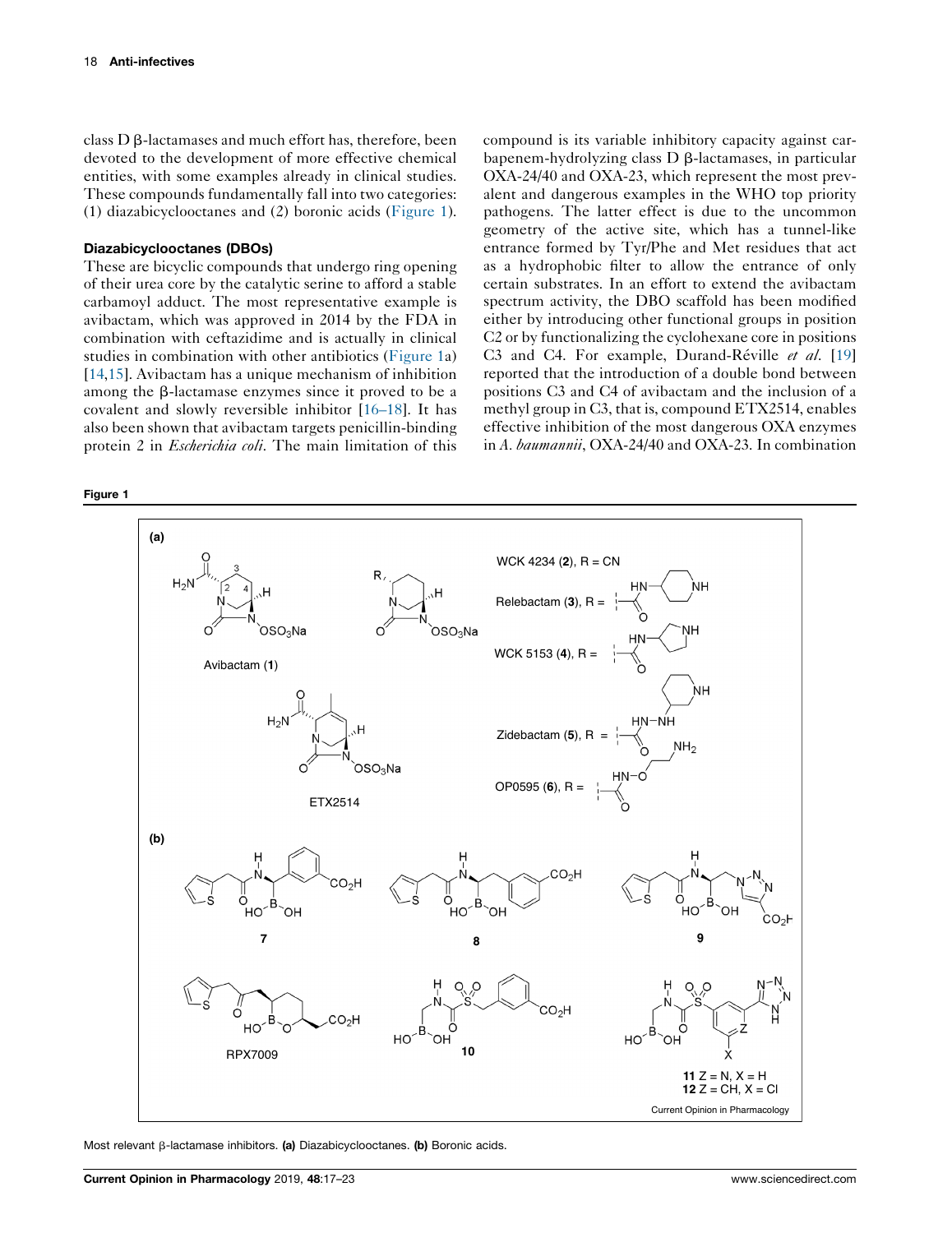with piperacillin,  $ETX2514 (4 \mu g/mL)$  shows MIC values of 4 and 2  $\mu$ g/mL against OXA-24/40 and OXA-23 from A. baumannii, respectively, while avibactam has poor in vitro activity for both enzymes  $(MIC > 64 \mu g/mL)$ . More importantly, the combination of sulbactam/ETX2514 proved to have excellent in vitro activities of  $0.5 \mu g/mL$ for both enzymes. The resolution of the crystal structure of OXA-24/40 from A. baumannii in complex with ETX2514 (PDB entry 5VFD) revealed that the aforementioned modifications in the avibactam scaffold enhance apolar interactions with the tunnel-like entrance and this explains the increase in activity. ETX2514 is now in phase I clinical studies. Moreover, Papp-Wallace et al. [[20\]](#page-5-0) showed that the replacement of the primary amide group in C2 by other more complex amide groups, specifically compounds WCK 5153, relebactam, zidebactam (WCK 5107), or by a nitrile group (WCK 4234), enhances the *in vitro* activity against OXA-24/40 and OXA-23 from A. baumannii by up to 64-fold. In addition, this enhancement is more pronounced in other OXA enzymes such as KPC-2 or OXA-48, both from Klebsiella pneumoniae.

## Boronic acids

These compounds are mimics of the tetrahedral intermediate obtained after nucleophilic attack of the catalytic serine of the  $\beta$ -lactamase enzyme to the  $\beta$ -lactam core of the antibiotic ([Figure](#page-1-0) 1b). Relevant examples are compounds  $7-9$ , which contain the thiophen-2-yl group of the natural penicillins and a carboxylate moiety to interact with the carboxylate binding pocket  $[21-26]$ . The resolution of diverse crystal structures of the corresponding enzyme adducts provides a good understanding of the potency of these ligands. The use of fragment-based design subnanomolar inhibitors led to the identification of compounds  $10-12$ , which have good in vivo antibacterial activity [[27\]](#page-5-0). Acyclic boronic acids also proved to be good inhibitors for both metallo- $\beta$ -lactamases and serine- $\beta$ -lactamases [[28,29](#page-5-0)]. The best example is RPX7009, which is in phase 3 clinical trials [\[30](#page-5-0)].

# Small molecules that target unexploited objectives for bacterial survival

In general, the mode of action of antibiotics in clinical use is based on the prevention of the synthesis and assembly of key components for bacterial survival (bacterial viability), the inhibition of cell wall biosynthesis, DNA replication, RNA transcription, the biosynthesis of folates or the biosynthesis of proteins. Although this strategy is very effective and has given rise to a good arsenal of life-saving compounds, all of them inhibit a reduced number of biological targets and resistance to them is well known and widespread. It is not surprising, therefore, that there is great interest in exploring other bacterial functions and developing compounds with new mechanisms of action. Two examples of pathways that have attracted significant attention are highlighted below.

## Inhibitors of the lipid A biosynthesis

The enzymes of the lipid A pathway are attractive targets for Gram-negative anti-infective drug discovery because lipid A is: (i) the main component of the outer membrane of the Gram-negative bacteria, which differentiate themselves from the Gram-positive ones; (ii) essential for bacterial survival in relevant pathogens such as P. aeru*ginosa* or  $E$ . *coli*; and (iii) involved in the capacity of the Gram-negative bacteria to cause infection. Among the enzymes involved in the pathway, only the LpxC enzyme, which catalyzes the second step of the route, has been studied and several inhibitors are already in clinical trials. The identification of the oxazoline hydroxamic acid L-573,655, followed by its improved version L-161,240, a hydroxamic acid with the  $R$  configuration, triggered all of the subsequent studies in this area [[31](#page-5-0) ]. L-161,240 is a reversible competitive inhibitor of the  $E$ . *coli* enzyme with a  $K_i$  value of 24  $\mu$ M and MIC values against E. coli up to  $1 \mu g/mL$ . As both L-573,655 and L-161,240 are ineffective for P. aeruginosa treatments, efforts were devoted to the development of novel chemical entities suitable for this pathogen. The most relevant inhibitors reported are summarized in [Figure](#page-3-0) 2 and they all have a hydroxamic acid with the  $R$  configuration linked to a long aliphatic tail that mimics the  $(R)$ -3-hydroxymyristoate moiety of the natural substrate [[32–41\]](#page-5-0). These LpxC inhibitors have excellent *in vitro* activities against both *E. coli* and *P. aeruginosa*. Among them, ACHN-475 is already in clinical trials. The binding mode of these inhibitors has been well established with the resolution of a wide range of LpxC crystal structures from P. aeruginosa, E. coli, Aquifex aeolicus and Yersinia enterocolitica in complex with these compounds [[42\]](#page-5-0). It is important to highlight that the aforementioned inhibitors, and in general the LpxC inhibitors, do not inhibit the growth of A. *baumannii* (MIC > 512  $\mu$ g/mL), another critical Gramnegative pathogen reported by the WHO, since lipid A is not essential for this bacterium [\[43](#page-5-0)].

### Inhibitors of the shikimic acid pathway

The enzymes involved in the shikimic acid pathway have attracted a great deal of attention for the development of new anti-tubercular therapies since six of the seven enzymes in the route are essential for *Mycobacterium* tuberculosis – the causative agent of tuberculosis – and they do not have any counterpart in human cells [[44\]](#page-5-0). Four of the enzymes in the pathway are also essential for Helicobacter pylori, the causative agent of gastric and duodenal ulcers and also classified as a type I carcinogen, and, therefore, inhibitors that disable these targets have also been reported.

In accordance with the mechanism of action of the type II dehydroquinase, which catalyzes the third step, a large number of competitive reversible inhibitors have been reported that mimic the enolate intermediate involved [[44](#page-5-0)]. As a carboxylic group in the inhibitor is required in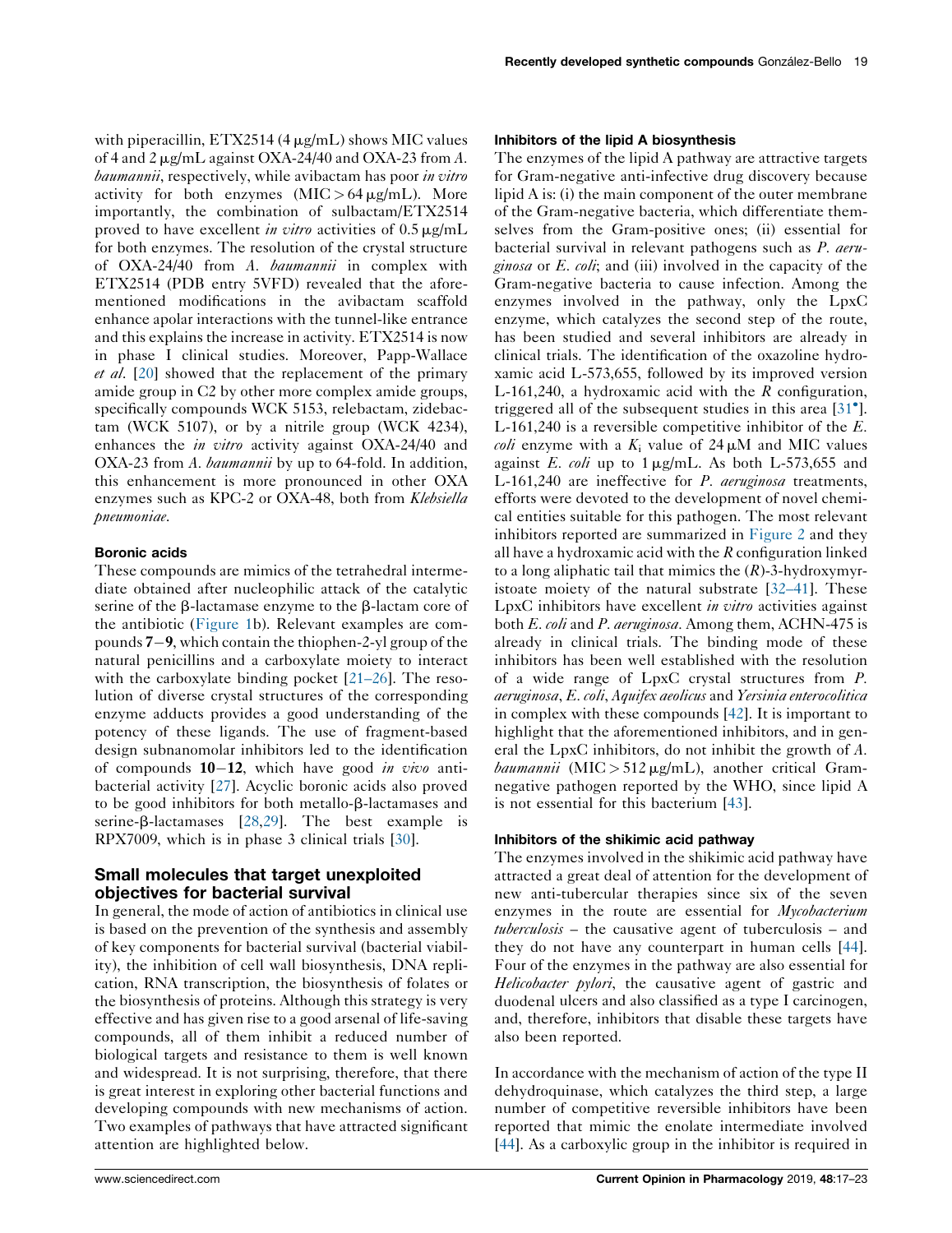<span id="page-3-0"></span>



Most relevant LpxC inhibitors. (a) First examples. (b) Most potent inhibitors reported. MIC values against E. coli and P. aeruginosa are also included.

order to achieve good affinity for this enzyme, since it is a key point for recognition for all enzymes in the pathway, obtaining good in vitro activities has been the bottleneck for many of the developed inhibitors. Considering that the low *in vitro* activity obtained could be due to the high hydrophilicity of the compounds, lipophilic prodrugs (ester prodrug form) were designed. In principle, these ester derivatives would be slowly hydrolyzed to the carboxylate active form after absorption by the bacterium (cytosol). Fortunately, the *in vitro* activity dramatically increases with the stability of the ester against hydrolysis, proving to be the propyl ester derivatives the most efficient ones. Compound 14 was the most active example, with an MIC value of  $5 \mu g/mL$ , and its active form compound 13 gave a  $K_i$  of 28 nM ([Figure](#page-4-0) 3) [[45\]](#page-6-0). The resolution of the crystal structures of the DHQ2 enzyme from H. *pylori* and M. tuberculosis in complex with these types of compounds revealed that the aromatic moiety freezes the substrate-covering loop, which contains two essential residues, in an inactive conformation for catalysis. Thus, this moiety interacts with the catalytic tyrosine of the loop by  $\pi$ -stacking and expels the catalytic arginine from the active site [\[45](#page-6-0),[46](#page-6-0)].

From a library of about 400 anti-mycobacterial compounds previously identified by the NIH Tuberculosis Antimicrobial Acquisition and Coordination Facility (TAACF), Simithy et al. [\[47](#page-6-0)] identified an inhibitor of shikimate kinase from *M. tuberculosis*, the fifth enzyme of the pathway, namely the oxadiazole-amide 15, which had an MIC value of 0.86  $\mu$ g/mL and an IC<sub>50</sub> value of 3.43  $\mu$ M with the isolated enzyme. Moreover, considering the large conformational changes required for the shikimate kinase enzyme in the LID and shikimic acid binding domains for product release, diverse C5-substituted shikimic acid analogs were developed to stabilize an inactive open conformation of the enzyme [[48\]](#page-6-0). The 3-nitrobenzyl (16) and 5-benzothiophenyl (17) derivatives proved to be the most potent inhibitors, with  $K_i$  values of 460 nM and 560 nM, respectively. Ethyl ester 18 (a proform of 17) was the most efficient derivative in achieving good *in vitro* activity against  $H$ . *pylori* and this had an MIC value of  $4 \mu$ g/mL.

Zeneca Pharmaceuticals discovered that (6S)-6-fluoroshikimic acid (19), a fluorinated analog of the natural substrate of shikimate kinase, inhibited the growth of E. coli B with an MIC value of  $0.25 \mu g/mL$  [[49\]](#page-6-0). The antibacterial activity of 19 is due to the irreversible inhibition of 4-amino-4-deoxychorismate synthase by 2-fluorochorismic acid (20) [[50\]](#page-6-0). The latter compound is generated in vivo from 19 by the last three enzymes of the pathway, specifically shikimate kinase, EPSP synthase and chorismate synthase.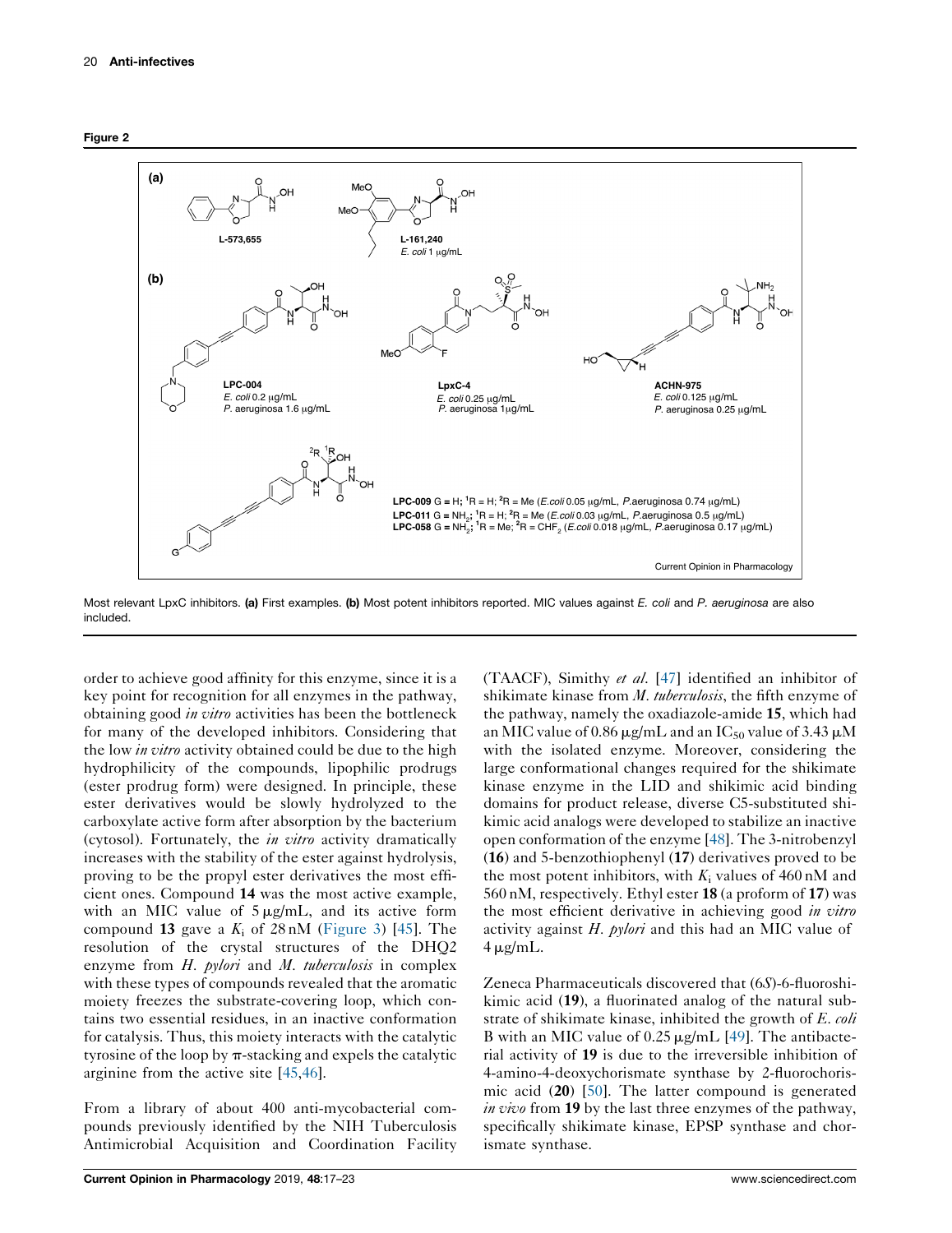<span id="page-4-0"></span>



Most relevant inhibitors of the shikimic acid pathway with antibacterial activity.

### Conclusions and outlook

After a prolonged and incomprehensible lethargy, the future of the discovery of new anti-infective agents is compelling. In the foreseeable future, combination therapy strategies will probably be the most successful since (i) they do not require the identification and validation of new therapeutic targets; and (ii) they also allow us to preserve and/or rescue drugs that have been in use for years but are now less effective. This is perhaps why such compounds are the most common in the still limited new treatments in clinical studies. However, the development of compounds with new mechanisms of action, despite the challenges and the cost, can dramatically expand our ability to control bacteria. This approach will provide new weapons to deal with this significant problem. The recent progress is already very significant, as shown by the examples discussed here.

# Conflict of interest statement

Nothing declared.

### Acknowledgements

Financial support from the Spanish Ministry of Economy and Competiveness (SAF2016-75638-R), the Xunta de Galicia [Centro Singular de Investigación de Galicia accreditation 2016–2019 (ED431G/09) and ED431B 2018/04] and the European Union (European Regional Development Fund – ERDF) is gratefully acknowledged.

### References and recommended reading

Papers of particular interest, published within the period of review, have been highlighted as:

- of special interest
- •• of outstanding interest
- 1. Gilbert N: One step ahead. Nature 2018, 555[:S5-S7.](http://refhub.elsevier.com/S1471-4892(18)30174-7/sbref0005)
- 2. D'Costa VM, King CE, Kalan L, Morar M, Sung WWL, [Schwarz](http://refhub.elsevier.com/S1471-4892(18)30174-7/sbref0010) C, Froese D, Zazula G, Calmels F, Debruyne R e*t al.*: **[Antibiotic](http://refhub.elsevier.com/S1471-4892(18)30174-7/sbref0010)**<br>**[resistance](http://refhub.elsevier.com/S1471-4892(18)30174-7/sbref0010) is ancient**. *Nature* 2011, **477**:457-461.

3. Walsh CT, Fischbach MA: New ways to squash [superbugs](http://refhub.elsevier.com/S1471-4892(18)30174-7/sbref0015). Sci Am 2009, 301[:44-51.](http://refhub.elsevier.com/S1471-4892(18)30174-7/sbref0015)

•• Am 2009, 301:44-51.<br>This review highlights the challenges in antibiotic resistance and provides an excellent overview of the current approaches under study to deal with this huge worldwide issue.

- 4. Gill EE, Franco OL, Hancock REW: Antibiotic [adjuvants:](http://refhub.elsevier.com/S1471-4892(18)30174-7/sbref0020) diverse strategies for controlling [drug-resistant](http://refhub.elsevier.com/S1471-4892(18)30174-7/sbref0020) pathogens. Chem Biol Drug Des 2015, 85[:56-78.](http://refhub.elsevier.com/S1471-4892(18)30174-7/sbref0020)
- 5. Bernal P, [Molina-Santiago](http://refhub.elsevier.com/S1471-4892(18)30174-7/sbref0025) C, Daddaoua A, Llamas MA: Antibiotic adjuvants: [identification](http://refhub.elsevier.com/S1471-4892(18)30174-7/sbref0025) and clinical use. Microb Biotechnol 2013, 6[:445-449.](http://refhub.elsevier.com/S1471-4892(18)30174-7/sbref0025)
- 6. Farha MA, Brown ED: [Discovery](http://refhub.elsevier.com/S1471-4892(18)30174-7/sbref0030) of antibiotic adjuvants. Nat [Biotechnol](http://refhub.elsevier.com/S1471-4892(18)30174-7/sbref0030) 2013, 31:120-121.
- 7. Brown D: Antibiotic resistance breakers: can [repurposed](http://refhub.elsevier.com/S1471-4892(18)30174-7/sbref0035)
- $\ddot{\phantom{0}}$ drugs fill the antibiotic [discovery](http://refhub.elsevier.com/S1471-4892(18)30174-7/sbref0035) void? Nat Rev Drug Discov 2015, 14[:821-832.](http://refhub.elsevier.com/S1471-4892(18)30174-7/sbref0035)

The author discusses the benefits of the antibiotic adjuvant approach in reducing the antibiotic resistance problem, and analyses the potential of some of the compounds under study.

- 8. Wright GD: Antibiotic adjuvants: rescuing [antibiotics](http://refhub.elsevier.com/S1471-4892(18)30174-7/sbref0040) from [resistance](http://refhub.elsevier.com/S1471-4892(18)30174-7/sbref0040). Trends Microb 2016, 24:862-871.
- 9. Worthington RJ, Melander C: [Combination](http://refhub.elsevier.com/S1471-4892(18)30174-7/sbref0045) approaches to combat [multidrug-resistant](http://refhub.elsevier.com/S1471-4892(18)30174-7/sbref0045) bacteria. Trends Biotechnol 2013, 31[:177-184.](http://refhub.elsevier.com/S1471-4892(18)30174-7/sbref0045)
- 10. Kalan L, Wright GD: Antibiotic adjuvants: [multicomponent](http://refhub.elsevier.com/S1471-4892(18)30174-7/sbref0050) antiinfective [strategies](http://refhub.elsevier.com/S1471-4892(18)30174-7/sbref0050). Expert Rev Mol Med 2011, 13:e5.
- 11. Melander RI, Melander C: The challenge of [overcoming](http://refhub.elsevier.com/S1471-4892(18)30174-7/sbref0055)  $\cdot$ antibiotic [resistance:](http://refhub.elsevier.com/S1471-4892(18)30174-7/sbref0055) an adjuvant approach? ACS Infect Dis 2017, 3[:559-563.](http://refhub.elsevier.com/S1471-4892(18)30174-7/sbref0055)

This review provides an excellent overview of the advantages and disadvantages of the use of antibiotic adjuvants, as well as the approaches used for their identification.

12. Leonard DA, Bonomo RA, Powers RA: Class  $D \beta$ [-lactamases:](http://refhub.elsevier.com/S1471-4892(18)30174-7/sbref0060) a

**••** reappraisal after five decades. Acc Chem Hes 2013, 46:2407-4215.<br>This review provides an excellent overview of the challenges and the reappraisal after five decades. Acc Chem Res 2013, 46[:2407-4215.](http://refhub.elsevier.com/S1471-4892(18)30174-7/sbref0060) achievements in disabling the main bacterial resistance mechanism to  $\beta$ -lactam antibiotics, the class D  $\beta$ -lactamases that can hydrolyze the b-lactam bond and inactivate these life-saving therapeutics. These enzymes can hydrolyze clinically important carbapenem  $\beta$ -lactam drugs, which are considered the antibiotics of last resort.

13. WHO: Global Priority List of Antibiotic-Resistant Bacteria to Guide Research, Discovery, and Development of New Antibiotics. 2017 .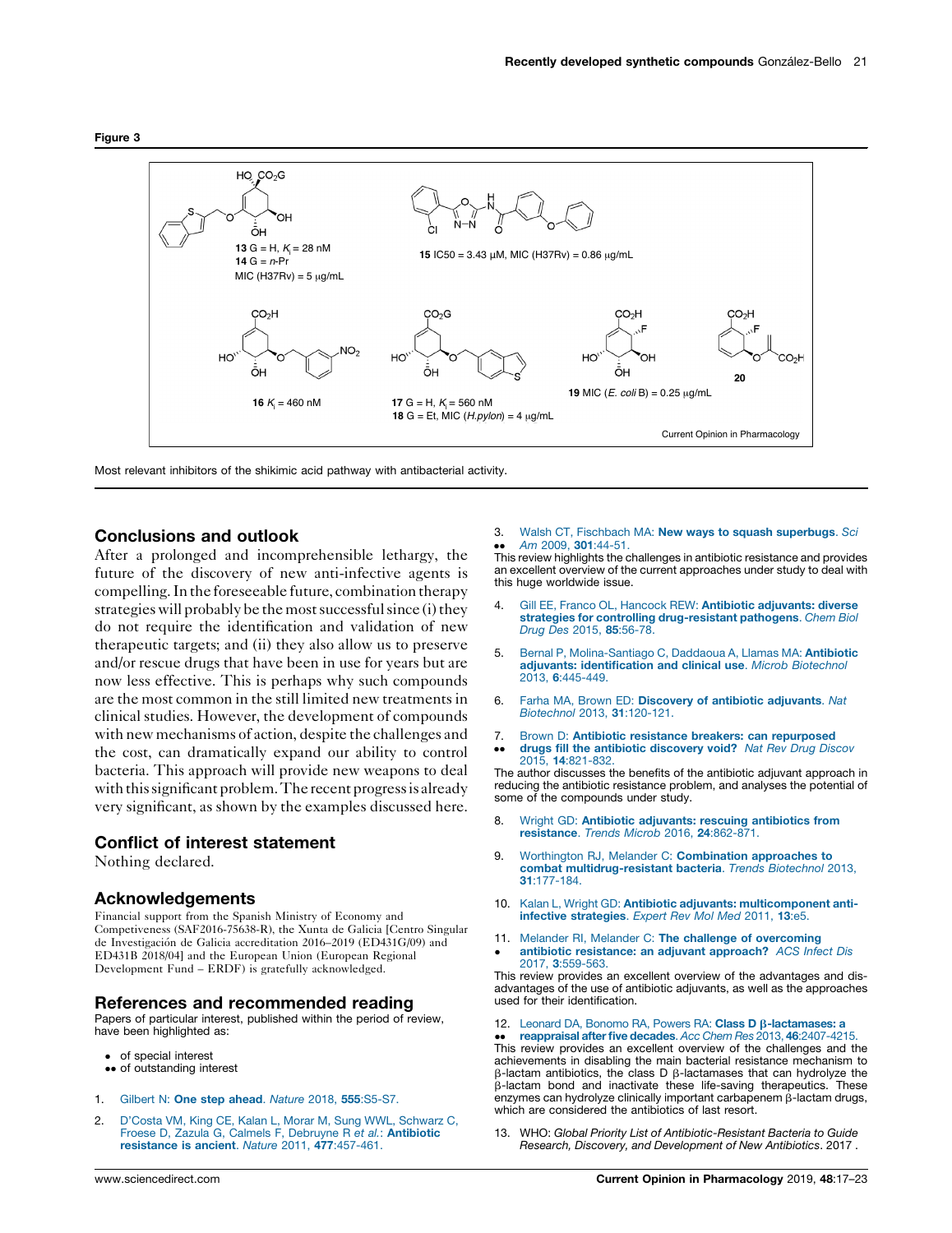<span id="page-5-0"></span>[Accessed 27 February 2017] [http://www.who.int/medicines/](http://www.who.int/medicines/publications/WHO-PPL-Short_Summary_25Feb-ET_NM_WHO.pdf?ua=1) [publications/WHO-PPL-Short\\_Summary\\_25Feb-ET\\_NM\\_WHO.](http://www.who.int/medicines/publications/WHO-PPL-Short_Summary_25Feb-ET_NM_WHO.pdf?ua=1)  $pdf2ua=1.$ 

- 14. [Papp-Wallace](http://refhub.elsevier.com/S1471-4892(18)30174-7/sbref0070) KM, Bonomo RA: New B-lactamase inhibitors in the clinic. Infect Dis Clin North Am 2016, 30[:441-464.](http://refhub.elsevier.com/S1471-4892(18)30174-7/sbref0070)
- 15. Wang DY, Abboud MI, [Markoulides](http://refhub.elsevier.com/S1471-4892(18)30174-7/sbref0075) MS, Brem J, Schofield CJ: The road to [avibactam:](http://refhub.elsevier.com/S1471-4892(18)30174-7/sbref0075) the first clinically useful non- $\beta$ -lactam working [somewhat](http://refhub.elsevier.com/S1471-4892(18)30174-7/sbref0075) like a  $\beta$ -lactam. Future Med Chem 2016, 8[:1063-1084.](http://refhub.elsevier.com/S1471-4892(18)30174-7/sbref0075)
- 16. [Ehmann](http://refhub.elsevier.com/S1471-4892(18)30174-7/sbref0080) DE, Jahic H, Ross PL, Gu R-F, Hu J, Kern G, Walkup GK, Fisher SL: [Avibactam](http://refhub.elsevier.com/S1471-4892(18)30174-7/sbref0080) is a covalent, reversible, non-B-lactam b[-lactamase](http://refhub.elsevier.com/S1471-4892(18)30174-7/sbref0080) inhibitor. Proc Natl Acad Sci U S A 2012, 109[:11663-11668.](http://refhub.elsevier.com/S1471-4892(18)30174-7/sbref0080)
- 17. [Shapiro](http://refhub.elsevier.com/S1471-4892(18)30174-7/sbref0085) AB, Gao N, Jahic H, Carter NM, Chen A, Miller AA: Reversibility of covalent, [broad-spectrum](http://refhub.elsevier.com/S1471-4892(18)30174-7/sbref0085) serine  $\beta$ -lactamase inhibition by the [diazabicyclooctenone](http://refhub.elsevier.com/S1471-4892(18)30174-7/sbref0085) ETX2514. ACS Infect Dis 2017, 3[:833-844.](http://refhub.elsevier.com/S1471-4892(18)30174-7/sbref0085)
- 18. Lahiri SD, Mangani S, Jahic H, Benvenuti M, [Durand-Reville](http://refhub.elsevier.com/S1471-4892(18)30174-7/sbref0090) TF, de Luca F, Ehmann DE, Rossolini GM, Alm RA: [Molecular](http://refhub.elsevier.com/S1471-4892(18)30174-7/sbref0090) basis of selective inhibition and slow [reversibility](http://refhub.elsevier.com/S1471-4892(18)30174-7/sbref0090) of avibactam against class D [carbapenemases:](http://refhub.elsevier.com/S1471-4892(18)30174-7/sbref0090) a structure-guided study of OXA-24 and OXA-48. ACS Chem Biol 2015, 10[:591-600.](http://refhub.elsevier.com/S1471-4892(18)30174-7/sbref0090)
- 19. Durand-Réville TF, Gluler S, Comita-Prevoir J, Chen B, Bifulco N, Huynh H, Lahiri S, Shapiro AB, McLeod SM, Carter NM et al.: ETX2514 is a broad-spectrum  $\beta$ -lactamase inhibitor for the treatment of drug-resistant Gram-negative bacteria including Acinetobacter baumannii. Nat Microb 2017, 2:17104 [http://dx.](http://dx.doi.org/10.1038/nmicrobiol.2017.104) [doi.org/10.1038/nmicrobiol.2017.104.](http://dx.doi.org/10.1038/nmicrobiol.2017.104)
- 20. [Papp-Wallace](http://refhub.elsevier.com/S1471-4892(18)30174-7/sbref0100) KM, Nguyen NQ, Jacobs MR, Bethel CR, Barnes MD, Kumar V, [Bajaksouzian](http://refhub.elsevier.com/S1471-4892(18)30174-7/sbref0100) S, Rudin SD, Rather PN, Bhavsar S et al.: Strategic [approaches](http://refhub.elsevier.com/S1471-4892(18)30174-7/sbref0100) to overcome resistance against [Gram-negative](http://refhub.elsevier.com/S1471-4892(18)30174-7/sbref0100) pathogens using  $\beta$ -lactamase inhibitors and  $\beta$ -lactam [enhancers:](http://refhub.elsevier.com/S1471-4892(18)30174-7/sbref0100) activity of three novel [diazabicyclooctanes](http://refhub.elsevier.com/S1471-4892(18)30174-7/sbref0100) WCK 5153, zidebactam (WCK 5107), and WCK 4234. J Med Chem 2018, 61[:4067-4086.](http://refhub.elsevier.com/S1471-4892(18)30174-7/sbref0100)
- 21. [Morandi](http://refhub.elsevier.com/S1471-4892(18)30174-7/sbref0105) F, Caselli E, Morandi S, Focia PJ, Blázquez J, Shoichet BK, Prati F: [Nanomolar](http://refhub.elsevier.com/S1471-4892(18)30174-7/sbref0105) inhibitors of AmpC beta[lactamase](http://refhub.elsevier.com/S1471-4892(18)30174-7/sbref0105). J Am Chem Soc 2003, 125:685-695.
- 22. Morandi S, Morandi F, Caselli E, Shoichet BK, Prati F: [Structure](http://refhub.elsevier.com/S1471-4892(18)30174-7/sbref0110)based optimization of [cephalothin-analogue](http://refhub.elsevier.com/S1471-4892(18)30174-7/sbref0110) boronic acids as b-lactamase inhibitors. Bioorg Med Chem 2008, 16[:1195-1205.](http://refhub.elsevier.com/S1471-4892(18)30174-7/sbref0110)
- 23. Caselli E, [Romagnoli](http://refhub.elsevier.com/S1471-4892(18)30174-7/sbref0115) C, Powers RA, Taracila MA, Bouza AA, [Swanson](http://refhub.elsevier.com/S1471-4892(18)30174-7/sbref0115) HC, Smolen KA, Fini F, Wallar BJ, Bonomo RA, Fabio Prati F: Inhibition of [acinetobacter-derived](http://refhub.elsevier.com/S1471-4892(18)30174-7/sbref0115) cephalosporinase: exploring the [carboxylate](http://refhub.elsevier.com/S1471-4892(18)30174-7/sbref0115) recognition site using novel b[-lactamase](http://refhub.elsevier.com/S1471-4892(18)30174-7/sbref0115) inhibitors. ACS Infect Dis 2018, 4:337-348.
- 24. Bouza AA, [Swanson](http://refhub.elsevier.com/S1471-4892(18)30174-7/sbref0120) HC, Smolen KA, VanDine AL, Taracila MA, [Romagnoli](http://refhub.elsevier.com/S1471-4892(18)30174-7/sbref0120) C, Caselli E, Prati F, Bonomo RA, Powers RA, Wallar BJ: [Structure-based](http://refhub.elsevier.com/S1471-4892(18)30174-7/sbref0120) analysis of boronic acids as inhibitors of [acinetobacter-derived](http://refhub.elsevier.com/S1471-4892(18)30174-7/sbref0120) cephalosporinase-7, a unique class C β[-lactamase](http://refhub.elsevier.com/S1471-4892(18)30174-7/sbref0120). ACS Infect Dis 2018, 4:325-336.
- 25. Zhou J, Stapleton P, Haider S, Healy J: Boronic acid [inhibitors](http://refhub.elsevier.com/S1471-4892(18)30174-7/sbref0125) of the class A b[-lactamase](http://refhub.elsevier.com/S1471-4892(18)30174-7/sbref0125) KPC-2. Bioorg Med Chem 2018, 26[:2921-2927.](http://refhub.elsevier.com/S1471-4892(18)30174-7/sbref0125)
- 26. Tondi D, [Venturelli](http://refhub.elsevier.com/S1471-4892(18)30174-7/sbref0130) A, Bonnet R, Pozzi C, Shoichet BK, Costi MP:<br>Targeting class A and C serine β[-lactamases](http://refhub.elsevier.com/S1471-4892(18)30174-7/sbref0130) with a broadspectrum boronic acid [derivative](http://refhub.elsevier.com/S1471-4892(18)30174-7/sbref0130). J Med Chem 2014, 57[:5449-5458.](http://refhub.elsevier.com/S1471-4892(18)30174-7/sbref0130)
- 27. Eidama O, [Romagnoli](http://refhub.elsevier.com/S1471-4892(18)30174-7/sbref0135) C, Dalmasso G, Barelier S, Caselli E, Bonnet R, Shoichet BK, Prati F: [Fragment-guided](http://refhub.elsevier.com/S1471-4892(18)30174-7/sbref0135) design of [subnanomolar](http://refhub.elsevier.com/S1471-4892(18)30174-7/sbref0135)  $\beta$ -lactamase inhibitors active in vivo. Proc Natl Acad Sci U S A 2012, 109[:17448-17453.](http://refhub.elsevier.com/S1471-4892(18)30174-7/sbref0135)
- 28. Brem J, Cain R, Cahill S, McDonough MA, Clifton IJ, Jiménez-Castellanos JC, Avison MB, Spencer J, Fishwick CW,<br>Schofield CJ: **Structural basis of metallo-β-lactamase, serine**b-lactamase and penicillin-binding protein inhibition by cyclic boronates. Nat Commun 2016, 7:12406 [http://dx.doi.org/](http://dx.doi.org/10.1038/ncomms12406) [10.1038/ncomms12406](http://dx.doi.org/10.1038/ncomms12406).
- 29. Cahill ST, Cain R, Wang DY, Lohans CT, [Wareham](http://refhub.elsevier.com/S1471-4892(18)30174-7/sbref0145) DW, Oswin HP, Mohammed J, Spencer J, Fishwick CW, [McDonough](http://refhub.elsevier.com/S1471-4892(18)30174-7/sbref0145) MA et al.:

Cyclic boronates inhibit all classes of  $\beta$ [-lactamases](http://refhub.elsevier.com/S1471-4892(18)30174-7/sbref0145). Antimicrob Agents Chemother 2017, 61[:e02260-16.](http://refhub.elsevier.com/S1471-4892(18)30174-7/sbref0145)

- 30. Hecker SJ, Reddy KR, Totrov M, Hirst GC, [Lomovskaya](http://refhub.elsevier.com/S1471-4892(18)30174-7/sbref0150) O, Griffith DC, King P, Tsivkovski R, Sun D, Sabet M et al.: [Discovery](http://refhub.elsevier.com/S1471-4892(18)30174-7/sbref0150) of a cyclic boronic acid  $\beta$ [-lactamase](http://refhub.elsevier.com/S1471-4892(18)30174-7/sbref0150) inhibitor (RPX7009) with utility vs class A serine [carbapenemases](http://refhub.elsevier.com/S1471-4892(18)30174-7/sbref0150). J Med Chem 2015, 58[:3682-3692.](http://refhub.elsevier.com/S1471-4892(18)30174-7/sbref0150)
- 31. Onishi HR, Pelak BA, [Gerckens](http://refhub.elsevier.com/S1471-4892(18)30174-7/sbref0155) LS, Silver LL, Kahan FM, Chen M-
- Ĩ H, Parchett AA, Galloway SM, Hyland SA, [Anderson](http://refhub.elsevier.com/S1471-4892(18)30174-7/sbref0155) MS, Raetz CRH: [Antibacterial](http://refhub.elsevier.com/S1471-4892(18)30174-7/sbref0155) agents that inhibit lipid A [biosynthesis](http://refhub.elsevier.com/S1471-4892(18)30174-7/sbref0155). Science 1996, 274:960-962.

Researchers from Merck reported the discovery of the first inhibitor of the LpxC enzyme, which is the second enzyme of the lipid A biosynthesis pathway. This achievement attracted numerous subsequent efforts directed towards the identification of alternative LpxC inhibitors by numerous large pharmaceutical companies.

- 32. [McClerren](http://refhub.elsevier.com/S1471-4892(18)30174-7/sbref0160) AL, Endsley S, Bowman JL, Andersen NH, Guan Z, Rudolph J, Raetz CRH: A slow, [tight-binding](http://refhub.elsevier.com/S1471-4892(18)30174-7/sbref0160) inhibitor of the [zinc-dependent](http://refhub.elsevier.com/S1471-4892(18)30174-7/sbref0160) deacetylase LpxC of lipid A biosynthesis with antibiotic activity comparable to [ciprofloxacin](http://refhub.elsevier.com/S1471-4892(18)30174-7/sbref0160). Biochemistry 2005, 44[:16574-16583.](http://refhub.elsevier.com/S1471-4892(18)30174-7/sbref0160)
- 33. Lee C-J, Liang X, Chen X, Zeng D, Joo SH, [Chung](http://refhub.elsevier.com/S1471-4892(18)30174-7/sbref0165) HS, Barb AW,<br>Swanson SM, Nicholas RA, Li Y *et al.*: **[Species-specific](http://refhub.elsevier.com/S1471-4892(18)30174-7/sbref0165) and** [inhibitor-dependent](http://refhub.elsevier.com/S1471-4892(18)30174-7/sbref0165) conformations of LpxC: implications for [antibiotic](http://refhub.elsevier.com/S1471-4892(18)30174-7/sbref0165) design. Chem Biol 2011, 18:38-47.
- 34. Liang X, Lee CJ, Chen X, [Chung](http://refhub.elsevier.com/S1471-4892(18)30174-7/sbref0170) HS, Zeng D, Raetz CRH, Li Y, Zhou P, Toone EJ: [Syntheses,](http://refhub.elsevier.com/S1471-4892(18)30174-7/sbref0170) structures and antibiotic activities of LpxC inhibitors based on the [diacetylene](http://refhub.elsevier.com/S1471-4892(18)30174-7/sbref0170) scaffold. Bioorg Med Chem 2011, 19[:852-860.](http://refhub.elsevier.com/S1471-4892(18)30174-7/sbref0170)
- 35. Lee C-J, Liang X, Wu Q, Najeeb J, Zhao J, Gopalaswamy R, Titecat M, Sebbane F, Lemaitre N, Toone EJ, Zhou P: **Drug design** from the cryptic inhibitor envelope. Nat Commun 2016, 7:10638 <http://dx.doi.org/10.1038/ncomms10638>.
- 36. Tomaras AP, [McPherson](http://refhub.elsevier.com/S1471-4892(18)30174-7/sbref0180) CJ, Kuhn M, Carifa A, Mullins L, George D, Desbonnet C, Eidem TM, [Montgomery](http://refhub.elsevier.com/S1471-4892(18)30174-7/sbref0180) JI et al.: LpxC inhibitors as new [antibacterial](http://refhub.elsevier.com/S1471-4892(18)30174-7/sbref0180) agents and tools for studying regulation of lipid A biosynthesis in [Gram-negative](http://refhub.elsevier.com/S1471-4892(18)30174-7/sbref0180) pathogens. mBio 2014, 5[:e01551-14.](http://refhub.elsevier.com/S1471-4892(18)30174-7/sbref0180)
- 37. [Montgomery](http://refhub.elsevier.com/S1471-4892(18)30174-7/sbref0185) JI, Brown MF, Reilly U, Price LM, Abramite JA, Arcari J, Barham R, Che Y, Chen JM, Chung SW et al.: [Pyridone](http://refhub.elsevier.com/S1471-4892(18)30174-7/sbref0185) [methylsulfone](http://refhub.elsevier.com/S1471-4892(18)30174-7/sbref0185) hydroxamate LpxC inhibitors for the treatment of serious [Gram-negative](http://refhub.elsevier.com/S1471-4892(18)30174-7/sbref0185) infections. J Med Chem 2012, 55[:1662-1670.](http://refhub.elsevier.com/S1471-4892(18)30174-7/sbref0185)
- 38. Kasar R, Linsell MS, Aggen JB, Lu QJ, Wang D, Church T, Moser HE, Patten PA: Hydroxamic acid derivatives and their use in the treatment of bacterial infections. International Patent WO2012154204 A1.
- 39. Lee PS, Lapointe G, Madera AM, [Simmons](http://refhub.elsevier.com/S1471-4892(18)30174-7/sbref0195) RL, Xu W, Yifru A, Tjandra M, Karur S, Rico A, Thompson K et al.: **[Application](http://refhub.elsevier.com/S1471-4892(18)30174-7/sbref0195) of** virtual screening to the [identification](http://refhub.elsevier.com/S1471-4892(18)30174-7/sbref0195) of new LpxC inhibitor chemotypes, [oxazolidinone](http://refhub.elsevier.com/S1471-4892(18)30174-7/sbref0195) and isoxazoline. J Med Chem 2018, 61[:9360-9370.](http://refhub.elsevier.com/S1471-4892(18)30174-7/sbref0195)
- 40. Ding S, Dai RY, [Wang](http://refhub.elsevier.com/S1471-4892(18)30174-7/sbref0200) WK, Cao Q, Lan LF, Zhou XL, Yang YS: Design, synthesis and [structure-activity](http://refhub.elsevier.com/S1471-4892(18)30174-7/sbref0200) relationship evaluation of novel LpxC inhibitors as [Gram-negative](http://refhub.elsevier.com/S1471-4892(18)30174-7/sbref0200) [antibacterial](http://refhub.elsevier.com/S1471-4892(18)30174-7/sbref0200) agents. Bioorg Med Chem Lett 2018, 28:94-102.
- 41. Piizzi G, Parker DT, Peng Y, Dobler M, Patnaik A, [Wattanasin](http://refhub.elsevier.com/S1471-4892(18)30174-7/sbref0205) S, Liu E, Lenoir F, Nunez J, Kerrigan J et al.: Design, [synthesis,](http://refhub.elsevier.com/S1471-4892(18)30174-7/sbref0205) and properties of a potent inhibitor of [Pseudomonas](http://refhub.elsevier.com/S1471-4892(18)30174-7/sbref0205) aeruginosa [deacetylase](http://refhub.elsevier.com/S1471-4892(18)30174-7/sbref0205) LpxC. J Med Chem 2017, 60:5002-5014.
- 42. González-Bello C: The inhibition of lipid A biosynthesis the antidote against superbugs? Adv Ther 2019, 2:1800117 [http://](http://dx.doi.org/10.1002/adtp.201800117) [dx.doi.org/10.1002/adtp.201800117.](http://dx.doi.org/10.1002/adtp.201800117)
- 43. Lin L, Tan B, [Pantapalangkoor](http://refhub.elsevier.com/S1471-4892(18)30174-7/sbref0215) P, Ho T, Baquir B, Tomaras A,<br>[Montgomery](http://refhub.elsevier.com/S1471-4892(18)30174-7/sbref0215) JI, Reilly U, Barbacci EG, Hujer K e*t al.*: **Inhibition of** LpxC protects mice from resistant [Acinetobacter](http://refhub.elsevier.com/S1471-4892(18)30174-7/sbref0215) baumannii by modulating inflammation and enhancing [phagocytosis](http://refhub.elsevier.com/S1471-4892(18)30174-7/sbref0215). MBio 2012, 3[:e00312-12.](http://refhub.elsevier.com/S1471-4892(18)30174-7/sbref0215)
- González-Bello C: Inhibition of [shikimate](http://refhub.elsevier.com/S1471-4892(18)30174-7/sbref0220) kinase and type II dehydroquinase for antibiotic discovery: [structure-based](http://refhub.elsevier.com/S1471-4892(18)30174-7/sbref0220)